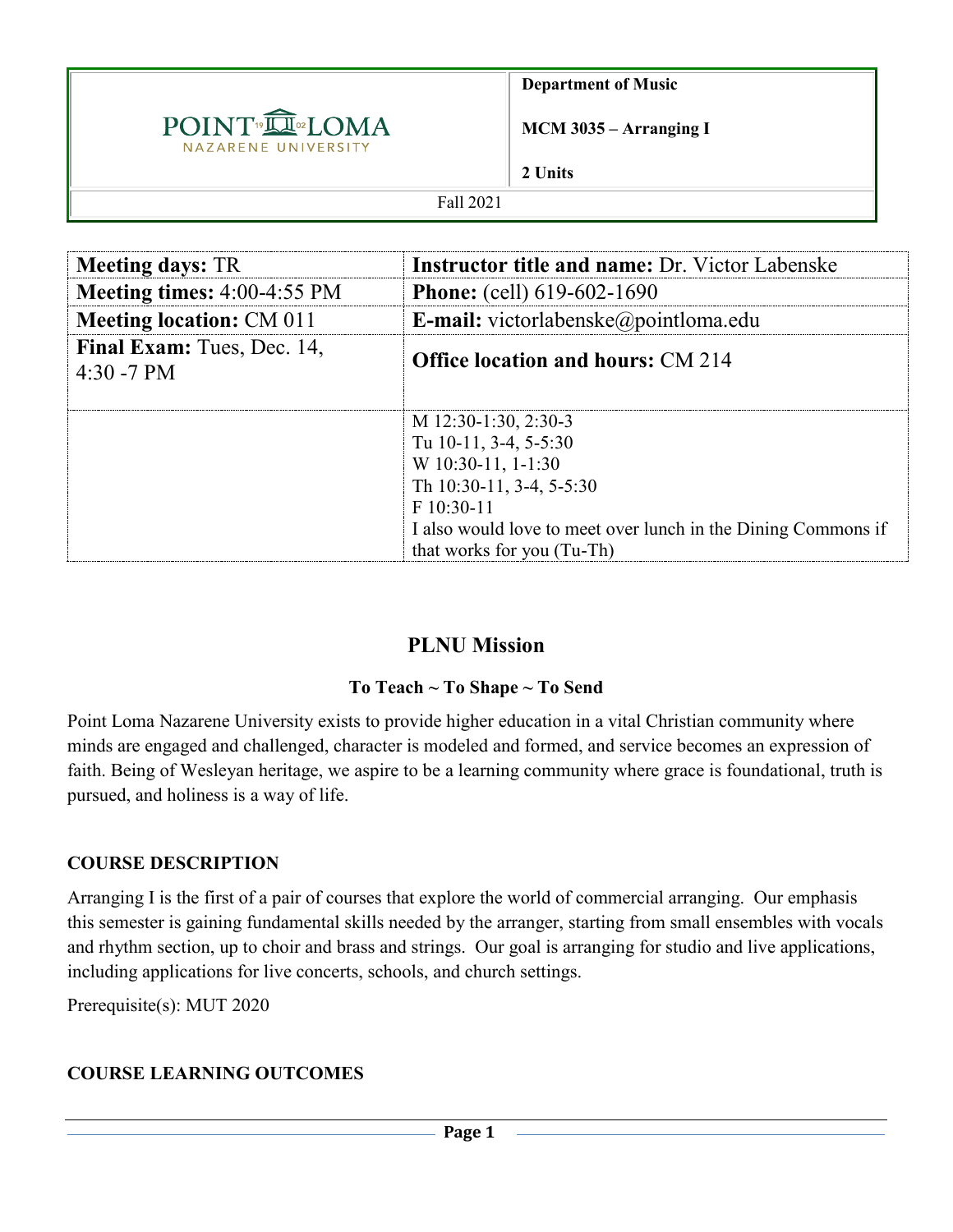Students will synthesize the following musical grammar and technical components with their own original thought as evidenced in their arrangements; at a minimum for each area below, students should be at the proficient level in at least 3 of the following areas:

- Voice leading
- Accompaniment
- Harmonic progression
- Neatness/Notational accuracy
- Creativity of arrangement
- Expressive markings

## **REQUIRED TEXTS AND RECOMMENDED STUDY RESOURCES**

- Finale Notation Software recommended (\$99 for students)
- manuscript paper

## **COURSE SCHEDULE AND ASSIGNMENTS**

| <b>a.</b> Weekly Arranging Creations (WACs)                                    | <b>20%</b> |  |  |
|--------------------------------------------------------------------------------|------------|--|--|
| These assignments are due most Tuesdays. These assignments should be completed |            |  |  |
| using Finale. See Canvas for instructions.                                     |            |  |  |
| b. Quizzes, peer reviews $&$ other assignments                                 | <b>20%</b> |  |  |
| c. Major projects                                                              | 60%        |  |  |

Two major projects are to be completed. All assignments must be completed using Finale. Include measure numbers. Both a hard copy and a copy uploaded to Canvas must be submitted. The details for each assignment are as follows:

- Major project #1 due October 21 at class time. Write a complete arrangement for voices and/or instruments, including an accompaniment. Selection of project tune must be approved by October 7. A rough draft should be presented in class on October 19. Permission must be received for the use of copyrighted tunes.
- Major project #2 due December 14 at 4:30 PM (Final Exam). Write a complete arrangement for voices and/or instruments, including an accompaniment. Selection of the project tune must be approved by December 2. A rough draft should be presented in class on December 9. Permission must be received for the use of copyrighted tunes.

**Late Work Policy**: All work will lose 10% for each calendar day late. This type of regularity allows the students to receive prompt feedback (**no work, including the final major project will be accepted after the final examination time**).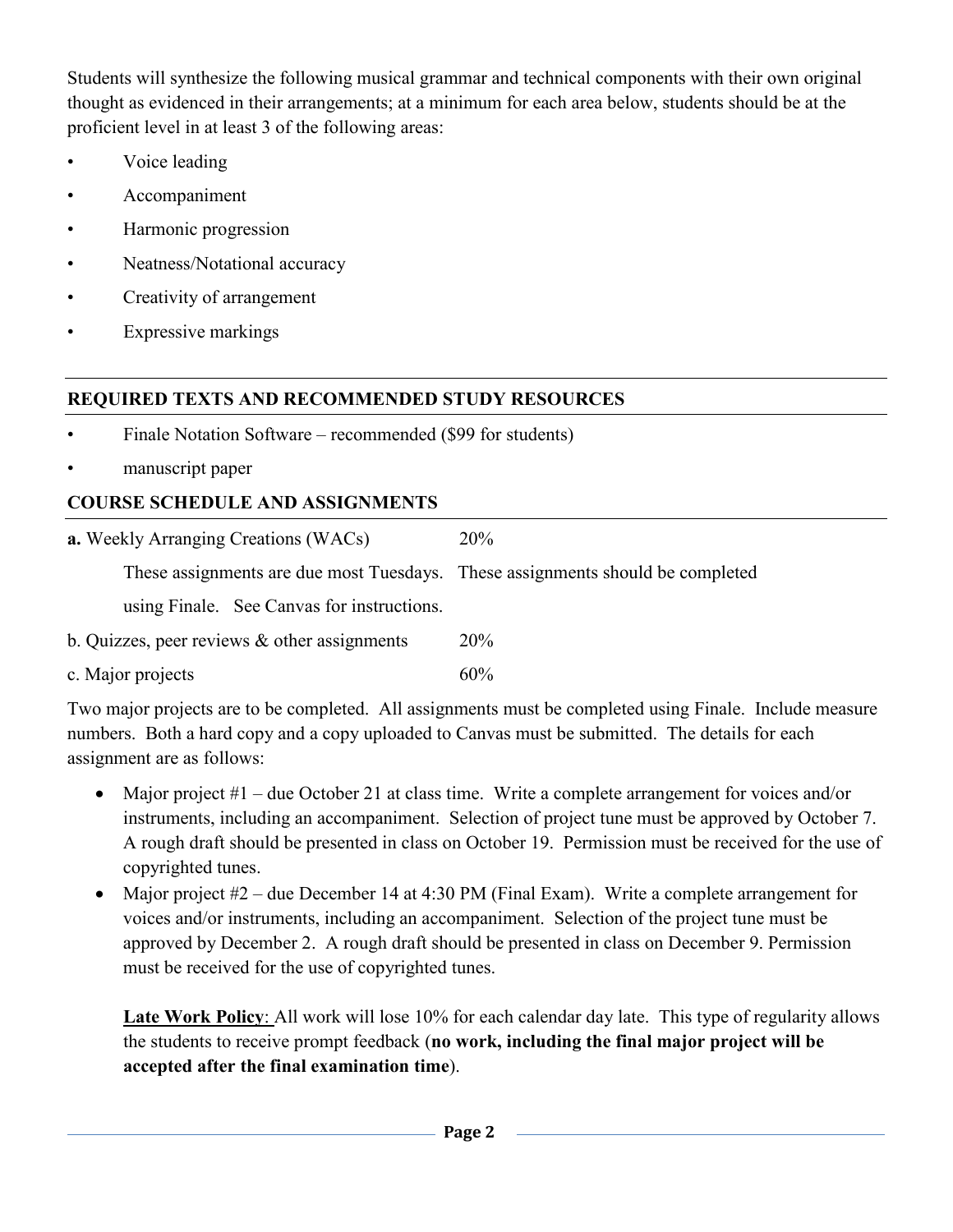**Make-up Policy:** Expect that no quizzes or in-class work will be made up.

#### **ASSESSMENT AND GRADING**

| Grading componments (details below):                                                       | grading scale:              |                              |
|--------------------------------------------------------------------------------------------|-----------------------------|------------------------------|
| <b>Weekly Arranging Creations 20%</b><br>Reading quizzes/group & take-home assignments 20% | $A=93-100$<br>$A = 90 - 92$ | $C = 73 - 76$<br>$C = 70-72$ |
| Major projects 60%                                                                         | $B+=87-89$<br>$B = 83 - 86$ | $D+=67-69$<br>$D=63-66$      |
|                                                                                            | $B = 80 - 82$<br>$C+=77-79$ | $D = 60 - 62$<br>$F=0-59$    |

#### **FINAL EXAMINATION POLICY**

The final examination will consist of submitting Major Project #2.

#### **STATE AUTHORIZATION**

State authorization is a formal determination by a state that Point Loma Nazarene University is approved to conduct activities regulated by that state. In certain states outside California, Point Loma Nazarene University is not authorized to enroll online (distance education) students. If a student moves to another state after admission to the program and/or enrollment in an online course, continuation within the program and/or course will depend on whether Point Loma Nazarene University is authorized to offer distance education courses in that state. It is the student's responsibility to notify the institution of any change in his or her physical location. Refer to the map on [State Authorization](https://www.pointloma.edu/offices/office-institutional-effectiveness-research/disclosures) to view which states allow online (distance education) outside of California.

#### **PLNU COPYRIGHT POLICY**

Point Loma Nazarene University, as a non-profit educational institution, is entitled by law to use materials protected by the US Copyright Act for classroom education. Any use of those materials outside the class may violate the law.

#### **PLNU ACADEMIC HONESTY POLICY**

Students should demonstrate academic honesty by doing original work and by giving appropriate credit to the ideas of others. Academic dishonesty is the act of presenting information, ideas, and/or concepts as one's own when in reality they are the results of another person's creativity and effort. A faculty member who believes a situation involving academic dishonesty has been detected may assign a failing grade for that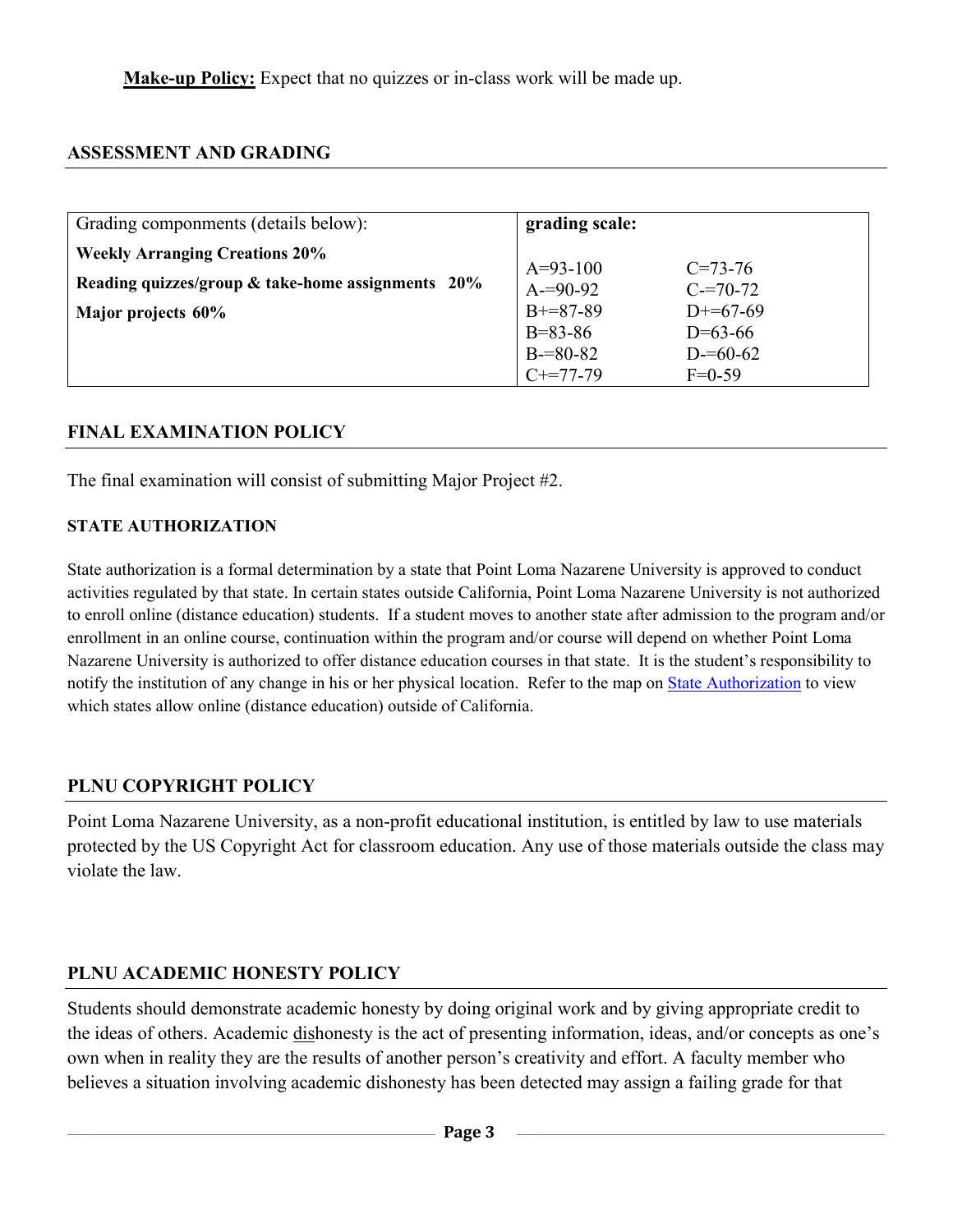assignment or examination, or, depending on the seriousness of the offense, for the course. Faculty should follow and students may appeal using the procedure in the university Catalog. See [Academic Policies](http://catalog.pointloma.edu/content.php?catoid=18&navoid=1278) for definitions of kinds of academic dishonesty and for further policy information.

## **PLNU ACADEMIC ACCOMMODATIONS POLICY**

PLNU is committed to providing equal opportunity for participation in all its programs, services, and activities. Students with disabilities may request course-related accommodations by contacting the Educational Access Center (EAC), located in the Bond Academic Center[\(EAC@pointloma.edu](mailto:EAC@pointloma.edu) or 619-849-2486). Once a student's eligibility for an accommodation has been determined, the EAC will issue an academic accommodation plan ("AP") to all faculty who teach courses in which the student is enrolled each semester.

PLNU highly recommends that students speak with their professors during the first two weeks of each semester/term about the implementation of their AP in that particular course and/or if they do not wish to utilize some or all of the elements of their AP in that course.

Students who need accommodations for a disability should contact the EAC as early as possible (i.e., ideally before the beginning of the semester) to assure appropriate accommodations can be provided. It is the student's responsibility to make the first contact with the EAC.

# **PLNU ATTENDANCE AND PARTICIPATION POLICY**

Regular and punctual attendance at all class sessions is considered essential to optimum academic achievement. If the student is absent for more than 10 percent of class sessions, the faculty member will issue a written warning of deenrollment. If the absences exceed 20 percent, the student may be de-enrolled without notice until the university drop date or, after that date, receive the appropriate grade for their work and participation.

# **SPIRITUAL CARE**

.

Please be aware PLNU strives to be a place where you grow as whole persons. To this end, we provide resources for our students to encounter God and grow in their Christian faith.

If students have questions, a desire to meet with the chaplain or have prayer requests you can contact the Office of [Spiritual Development](https://www.pointloma.edu/offices/spiritual-development)